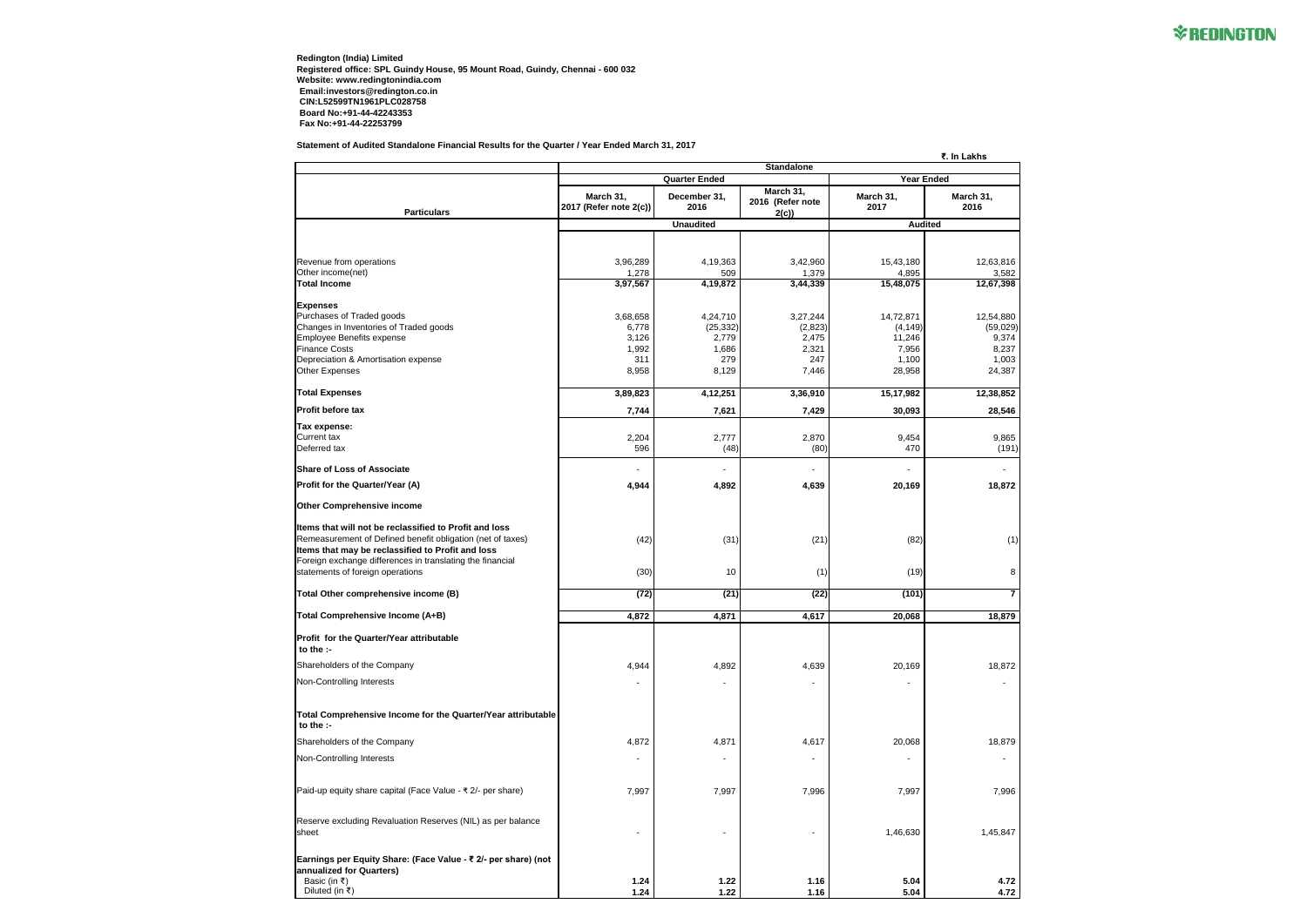**Redington (India) Limited Registered office: SPL Guindy House, 95 Mount Road, Guindy, Chennai - 600 032 Website: www.redingtonindia.com Email:investors@redington.co.in CIN:L52599TN1961PLC028758 Board No:+91-44-42243353 Fax No:+91-44-22253799**

**Statement of Audited Consolidated Financial Results for the Quarter / Year Ended March 31, 2017**



| <u>(hs</u>        |
|-------------------|
|                   |
|                   |
|                   |
|                   |
|                   |
| ,218<br>3,398     |
| $\overline{6}$ 16 |
|                   |
| 3,564<br>,382)    |
| 3,981<br>3,049    |
| ,682              |
| 1,691             |
| 3,585             |
| 031,              |
| 5,994             |
| ,371)             |
|                   |
| l,408             |
|                   |
| 34                |
|                   |
| ,235              |
| ),269             |
| $\frac{3,677}{5}$ |
|                   |
|                   |
| 2,352             |
| 2,056             |
|                   |
|                   |
| ,621              |
| 2,056             |
|                   |
| ,996              |
|                   |
| 5,939             |
|                   |

|                                                                                                                |                               |                        | र. III Lakiis                 |                     |                        |  |
|----------------------------------------------------------------------------------------------------------------|-------------------------------|------------------------|-------------------------------|---------------------|------------------------|--|
|                                                                                                                | <b>Quarter Ended</b>          |                        |                               | <b>Year Ended</b>   |                        |  |
|                                                                                                                | March 31,<br>2017 (Refer note | December 31,<br>2016   | March 31,<br>2016 (Refer note | March 31,<br>2017   | March 31,<br>2016      |  |
| <b>Particulars</b>                                                                                             | 2(c)                          | <b>Unaudited</b>       | 2(c)                          |                     |                        |  |
|                                                                                                                |                               |                        |                               | <b>Audited</b>      |                        |  |
| Revenue from operations                                                                                        | 10,79,498                     | 10,96,099              | 10,47,466                     | 41,11,465           | 35,44,218              |  |
| Other income(net)                                                                                              | 1,816                         | 903                    | 1,680                         | 4,139               | 3,398                  |  |
| <b>Total Income</b>                                                                                            | 10,81,314                     | 10,97,002              | 10,49,146                     | 41,15,604           | 35,47,616              |  |
| <b>Expenses</b>                                                                                                |                               |                        |                               |                     |                        |  |
| Purchases of Traded goods<br>Changes in Inventories of Traded goods                                            | 9,81,231<br>33,912            | 11,04,637<br>(68, 850) | 9,97,308<br>(7, 131)          | 38,43,090<br>39,359 | 34,28,564<br>(91, 382) |  |
| Employee Benefits expense                                                                                      | 16,555                        | 15,540                 | 14,829                        | 62,725              | 53,981                 |  |
| <b>Finance Costs</b>                                                                                           | 3,783                         | 3,482                  | 4,895                         | 15,703              | 18,049                 |  |
| Depreciation & Amortisation expense                                                                            | 1,378                         | 1,419                  | 1,276                         | 5,468               | 4,682                  |  |
| <b>Other Expenses</b>                                                                                          | 24,402                        | 22,202                 | 20,204                        | 83,808              | 74,691                 |  |
| <b>Total Expenses</b>                                                                                          | 10,61,261                     | 10,78,430              | 10,31,381                     | 40,50,153           | 34,88,585              |  |
| <b>Profit before tax</b>                                                                                       | 20,053                        | 18,572                 | 17,765                        | 65,451              | 59,031                 |  |
| Tax expense:                                                                                                   |                               |                        |                               |                     |                        |  |
| Current tax<br>Deferred tax                                                                                    | 4,580<br>141                  | 5,659<br>335           | 4,349<br>(378)                | 17,134<br>643       | 15,994<br>(1, 371)     |  |
|                                                                                                                |                               |                        |                               |                     |                        |  |
| <b>Share of Loss of Associate</b>                                                                              | ۰                             |                        |                               |                     |                        |  |
| Profit for the Quarter/Year (A)                                                                                | 15,332                        | 12,578                 | 13,794                        | 47,674              | 44,408                 |  |
| <b>Other Comprehensive income</b>                                                                              |                               |                        |                               |                     |                        |  |
| Items that will not be reclassified to Profit and loss                                                         |                               |                        |                               |                     |                        |  |
| Remeasurement of Defined benefit obligation (net of taxes)                                                     | (15)                          | (58)                   | (9)                           | (104)               | 34                     |  |
| Items that may be reclassified to Profit and loss<br>Foreign exchange differences in translating the financial |                               |                        |                               |                     |                        |  |
| statements of foreign operations                                                                               | (10, 636)                     | 3,219                  | (334)                         | (6, 848)            | 9,235                  |  |
| Total Other comprehensive income (B)                                                                           | (10, 651)                     | 3,161                  | (343)                         | (6, 952)            | 9,269                  |  |
| Total Comprehensive Income (A+B)                                                                               |                               |                        |                               |                     |                        |  |
|                                                                                                                | 4,681                         | 15,739                 | 13,451                        | 40,722              | 53,677                 |  |
| <b>Profit for the Quarter/Year attributable</b><br>το τηe :-                                                   |                               |                        |                               |                     |                        |  |
| Shareholders of the Company                                                                                    | 15,270                        | 11,823                 | 13,222                        | 46,422              | 42,352                 |  |
| Non-Controlling Interests                                                                                      | 62                            | 755                    | 572                           | 1,252               | 2,056                  |  |
|                                                                                                                |                               |                        |                               |                     |                        |  |
| Total Comprehensive Income for the Quarter/Year attributable<br>to the $:$                                     |                               |                        |                               |                     |                        |  |
| Shareholders of the Company                                                                                    | 4,619                         | 14,984                 | 12,879                        | 39,470              | 51,621                 |  |
| Non-Controlling Interests                                                                                      | 62                            | 755                    | 572                           | 1,252               | 2,056                  |  |
|                                                                                                                |                               |                        |                               |                     |                        |  |
| Paid-up equity share capital (Face Value - ₹ 2/- per share)                                                    | 7,997                         | 7,997                  | 7,996                         | 7,997               | 7,996                  |  |
| Reserve excluding Revaluation Reserves (NIL) as per balance                                                    |                               |                        |                               |                     |                        |  |
| sheet                                                                                                          |                               |                        |                               | 3,06,793            | 2,86,939               |  |
| Earnings per Equity Share: (Face Value - ₹ 2/- per share) (not                                                 |                               |                        |                               |                     |                        |  |
| annualized for Quarters)                                                                                       |                               |                        |                               |                     |                        |  |
| Basic (in ₹)                                                                                                   | 3.82                          | 2.96                   | 3.31                          | 11.61               | 10.59                  |  |
| Diluted (in ₹)                                                                                                 | 3.82                          | 2.96                   | 3.31                          | 11.61               | 10.59                  |  |